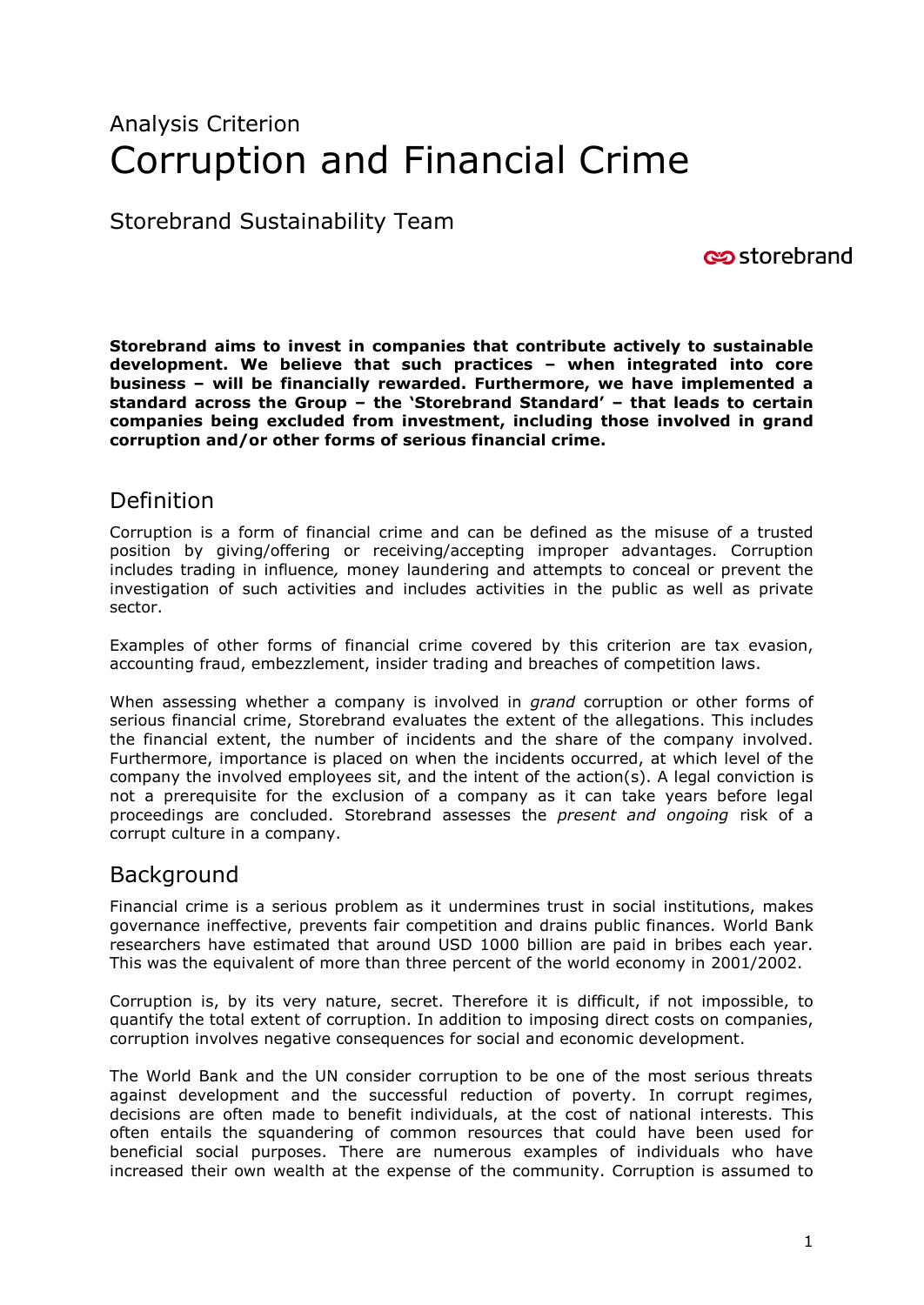contribute to the *privatisation of profit and the socialisation of costs*. Furthermore, authorities' corrupt practices can impede foreign investment thus obstructing a nation's economic growth.

Furthermore, corruption hinders the efficient functioning of the free market and prevents fair competition and technological development. In corrupt business relations, price or technical quality is not crucial; decisions are rather based on the individual interests of the actors involved. This in turn discourages technological development.

In addition to serious social and economic consequences, corruption also involves considerable challenges for individual companies. The direct costs associated with corruption act as an additional tax on investments. Corruption also represents a substantial operational risk that can threaten a company's business. For instance, enterprises that are involved in corruption often face subsequent demands for bribes. Unfortunate dependencies may evolve, and the company becomes vulnerable to blackmail and threats.

As an investor, it is in Storebrand's interest that companies behave responsibly in order to prevent reputational damage and to prevent becoming the subject of legal proceedings. Furthermore, Storebrand considers the fight against corruption and financial crime as vital to preserving confidence in the global financial markets.

### International law and conventions

The fight against corruption has intensified in recent years, and several international initiatives have been developed. The UN Convention against Corruption (2005) is the basis for Storbrand's corruption criteria.

Other important conventions and guidelines:

- 1. Council of Europe Criminal Law Convention on Corruption (1999)
- 2. The OECD Convention on Combating Bribery of Foreign Public Officials (1997)
- 3. The OECD Guidelines for Multinational Enterprises (2000)
- 4. Global Compact's 10<sup>th</sup> Principle (2004)

Most of these international conventions aim to get countries to commit to anti-corruption initiatives. The goal is for conventions to be incorporated into national legislation, with the individual countries being responsible for law enforcement. The U.S. Foreign Corrupt Practices Act (FCPA) (1977) is one of the oldest corruption legislations and has contributed to the criminalisation of corruption. In 1998, the FCPA was extended and adjusted to the OECD convention.

In addition to conventions aimed at countries, there are also several international initiatives that address *companies.* One example is the UN Global Compact, a voluntary network of companies, authorities, NGOs and UN agencies promoting ten principles in the areas of human and labour rights, the environment and corruption. Kofi Annan initiated the network in 2000, and Storebrand has been a member since the beginning.

The OECD, Transparency International (TI), and Social Accountability International (SAI) are examples of organisations that have been driving forces in the development of guidelines for conducting business without corruption. The comprehensive "OECD Guidelines for Multinational Enterprises" (2001) includes a separate chapter on corruption. In addition, TI and SAI have cooperated with business representatives, universities, labour unions and NGOs to develop "The Business Principles for Countering Bribery" (2003). Both initiatives are voluntary, and consequently, they are not legally enforceable. The guidelines are meant to form a basis for companies, from which they can develop their own codes of conduct. Authorities and NGOs are requested to give notice when the guidelines are violated and seek to influence the company in question.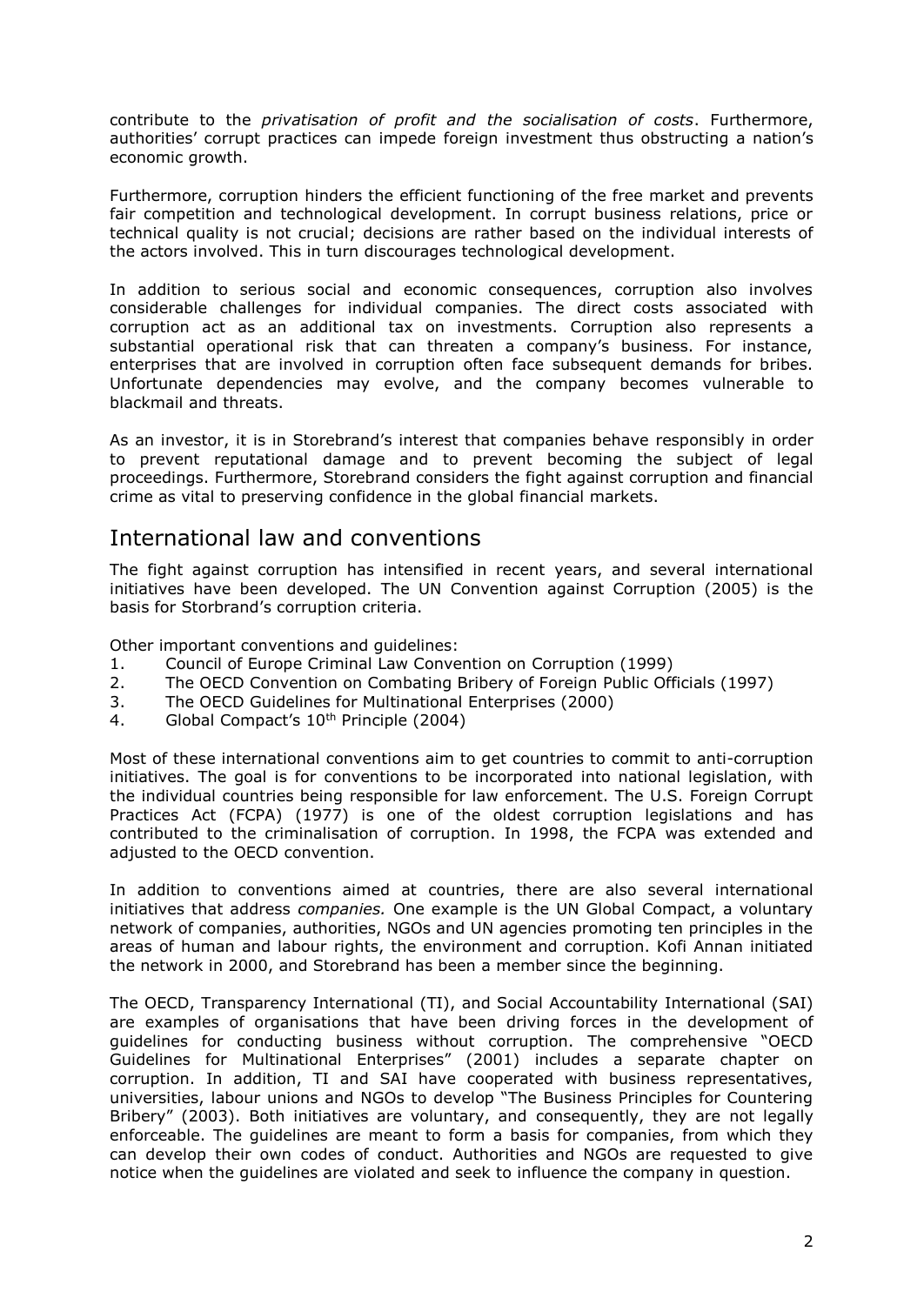Laws governing corruption and money laundering are based on international conventions. When it comes to other financial crime, there is currently no dedicated international convention. Despite this, international definitions of financial crime do not vary widely. This criterion is based on the following definition of financial crime: "Unlawful actions, motivated by profit, conducted within or through enterprises, which are or appear to be, legal". 1

#### Scope

ł

Storebrand will not invest in companies involved in grand corruption or other forms of serious financial crime. In the event that subsidiaries of a company are involved in such activities, but are not publicly listed, the closest listed company above the subsidiary in the hierarchy, with a controlling interest, is excluded. In the event that an involved subsidiary is listed, the parent company is also excluded if it has a controlling interest in the subsidiary. If a parent company is involved, listed subsidiaries are only excluded if they are involved in the same unacceptable activities. Storebrand will also consider exclusion in cases where suppliers or other business partners (such as joint ventures) systematically violate the criteria. Storebrand will not exclude companies based on operations in specific countries, but will assess the manner in which they run their business in the countries in which they operate.

<sup>&</sup>lt;sup>1</sup> The Norwegian National Authority for Investigation and Prosecution of Economic and Environmental Crime (ØKOKRIM)<http://www.okokrim.no/definisjon-okonomisk-kriminalitet>